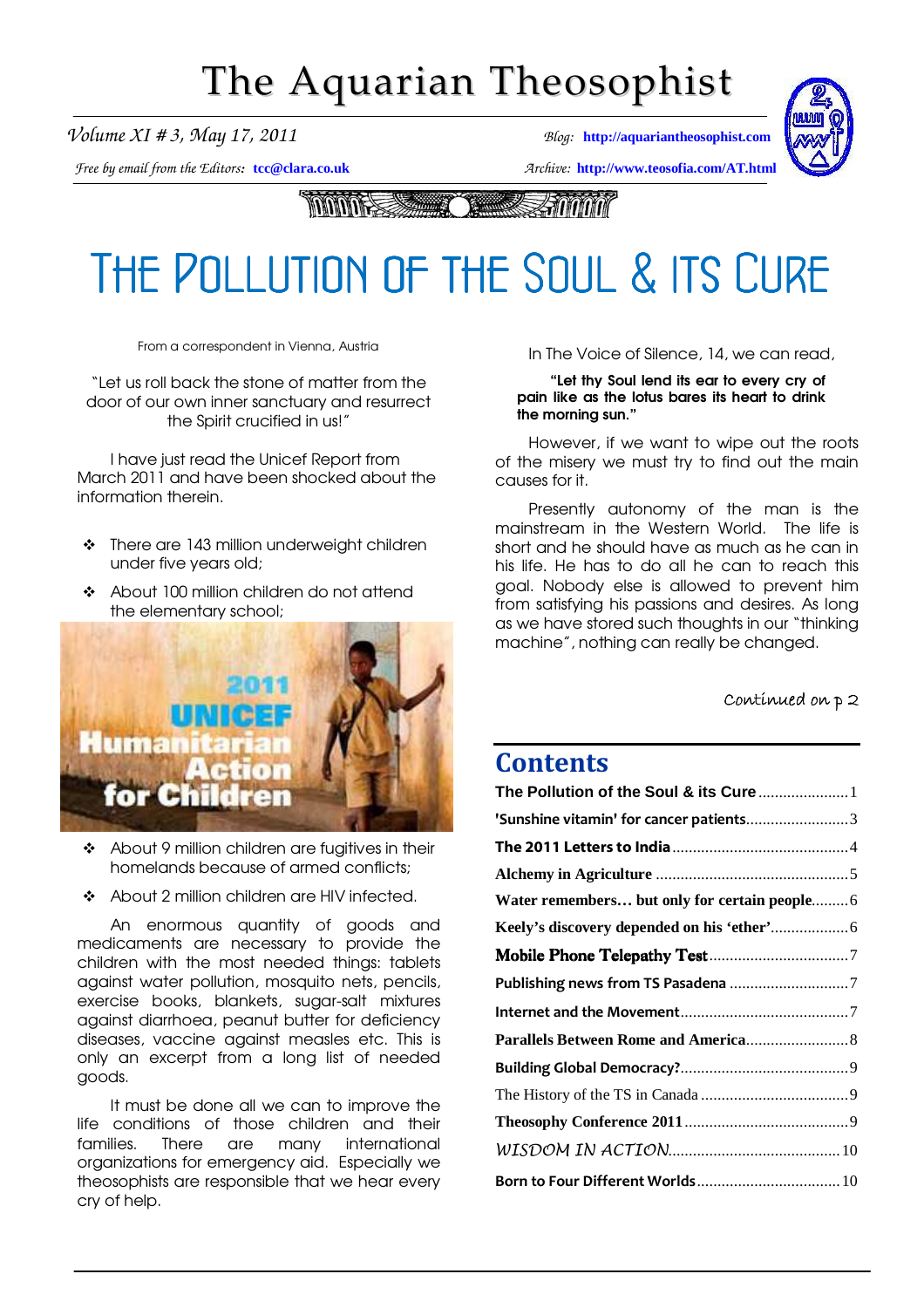However, we have the power to choose, to make changes, to weed out these selfish ideas and to store ideas in the fields of charity, justice and harmony. In Raja-Yoga or Occultism, 59, we find the following statement,

#### "This ‹Mind› is manas, or rather its lower reflection, which whenever disconnects itself, for the time being, with kama, becomes the guide of the highest mental faculties, and is the organ of the free-will in physical man."

Theosophy makes a point of the fact that Kama (Principle of Passions and Desires) is not caused by the body but is a principle in itself. It is the balance principle from which the ways go up or down.

Marriage is one of the cornerstones of the society of the Western World. However, the legislation is treating more and more marriage as equivalent with other forms of living together. Therefore, marriage is increasingly devalued.

To be married is a decision for the whole life. Many people are not willing to make such a decision today. To have a happy marriage for the whole life is only possible if there is true love between both partners.

Presently we are differentiating between sexuality and reproductive instinct. The sexuality is separated of the soul. The man wishes to satisfy his sexual desires and no one is speaking of true love. He considers marriage as an obstacle for fulfilling his sexual desires. To have a child is considered as a reduction of his personal freedom.

Thy striving of the autonomous man is the cause that he is saying, "I do not want to be loved." To be loved means to be dependent on somebody.

When the destruction of the family goes on then there will be no happy children. We should not forget that the children are our future and that we can only have happy children, if there exists happy families.



In the U.L.T. Pamphlet No. 35, Title Page, we find the following words,

"Educate! Educate! The children are our salvation. Just as the student of occult nature can imbue the new atoms of his body which momentarily replace the old ones, with less vicious tendencies, and thus regenerate himself by moral alchemy and attain the ›Elixir of Life‹, so can a nation work its own regeneration by educating the new atoms of its national body, its children."

In the Western World, we are crusading against the pollution of the environment. This is understandable and we are entitled to do that. However, we do not admit the pollution of the soul. We defend with a completely wrong meaning of liberty everything of our animal nature.

As long as we do not fight against the pollution of the soul the pollution of the environment will go on and on. The man must recognize that he must control the principle of passions and desires with all his power. If he does not understand the importance of the soul's ecology he will not be able to stop the pollution of the earth.

We are living in a cycle of transition. Everything in religion, philosophy, science and society is changing rapidly. The humanity must learn to manage these changes. Theosophy can help that we do not lose orientation. We only have to apply the Ancient Wisdom in our daily life. The wounds of our souls and Earth can be healed when we are using the Doctrine of Theosophy.

"Theosophy gives a clear and welldefined object, an ideal to live for, to every sincere man or woman belonging to whatever station in Society and whatever Culture and degree of intellect. Practical Theosophy is not one Science, but embraces every science in life, moral and physical." (U.L.T. Pamphlet No. 1, 7)

There is only the importance of the market in the economics of the Western World. The states are spending more and more money but are going systematically bankrupt. We are living in a network of fictions. This process cannot go further on.

If we want to correct this process, it will be necessary to develop the ability of reducing our desires. This ability cannot be prescribed from governments. Each of us has to learn that we cannot have all materials things. Therefore, it will be necessary to reduce our present standard of life. The material desires will have to stay more and more in the background of our lives.

We have to root out our selfishness. Charity and universal brotherhood is the only solution for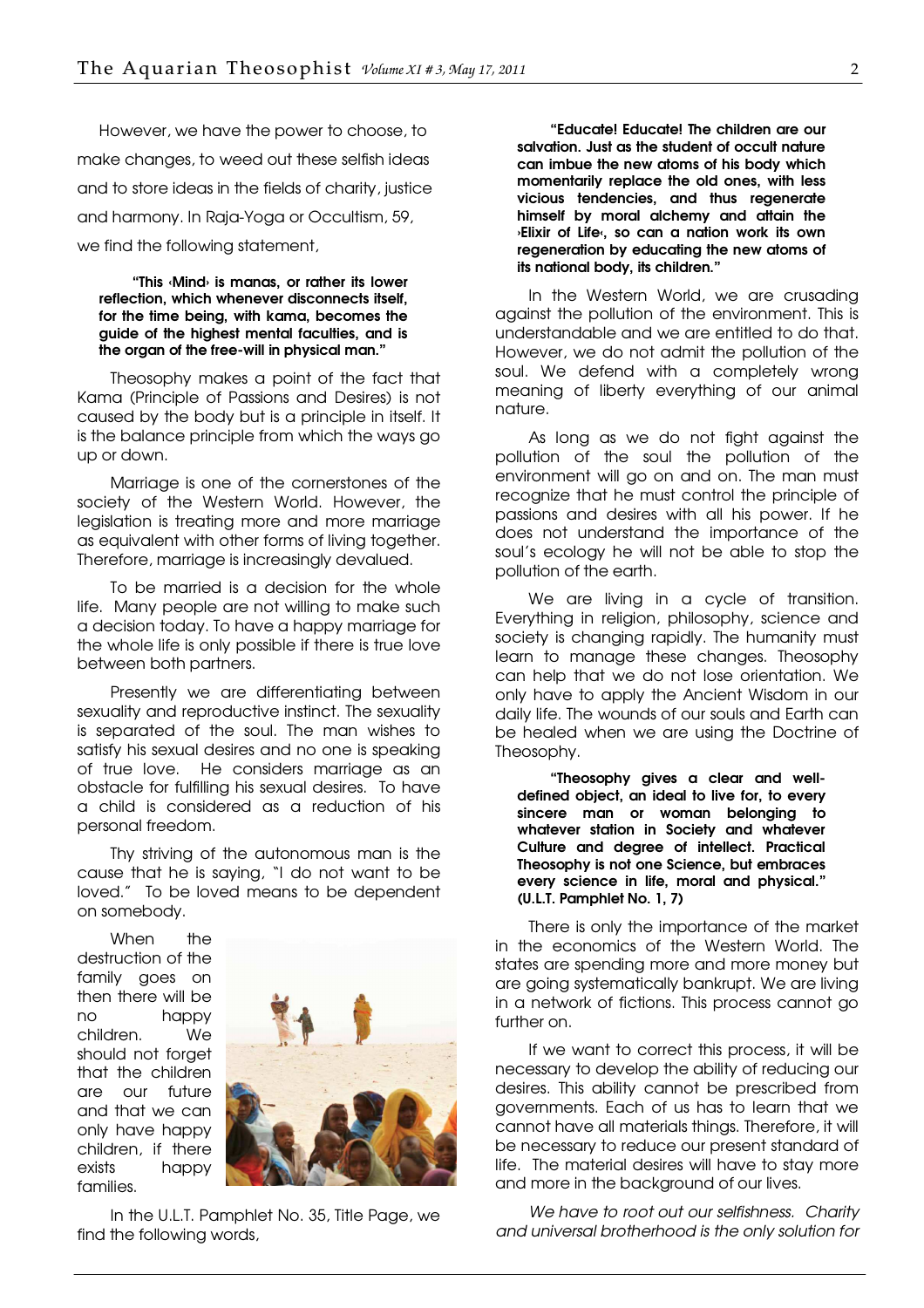<span id="page-2-0"></span>our own future and the future of the humankind. To realize this goal will be the challenge of the Western World.

In The Key to Theosophy, 229, by H.P.Blavatsky, we can read,

"To seek to achieve political reforms before we have affected a reform in human nature, is like putting new wine into old bottles. Make men feel and recognize in their innermost hearts what is their real, true due to all men, and every old abuse of power, every iniquitous law in the national policy, based on human, social or political selfishness, will disappear of itself."

It is evident in the Western World that many have experienced a return of interest in spiritual knowledge, in studies of the inner nature. The bookshops are full of esoteric literature. This is undoubtedly the return of a cycle of interest that has brought back individuals who in past lives took part in these studies or in the Theosophical Movement or some related work. This interest should not be ignored, as the "right time" may not come again for a long time.

These are only some of the most important problems we have in the Western World. Worldwide we have the problems of drug trade, prostitution of children and slavery trade in the development countries and especially in Africa we have the use of children for soldiers. How can we help to solve all these problems? Each of us has not to go to one of the development countries. Let us observe the cycles of our own little world, planting and harvesting at the proper time.

In The Esoteric Character of the Gospels, 2, we find the statement,

"Christ – the true esoteric SAVIOUR – is no man, but the DIVINE PRINCIPLE in every human being. He who strives to resurrect the Spirit crucified in him by his own terrestrial passions, and buried deep in the ‹sepulchre› of his sinful flesh; he who has the strength to roll back the stone of matter from the door of his own inner sanctuary, ha has the risen Christ in him."

"Let us roll back the stone of matter from the door of our own inner sanctuary and resurrect the Spirit crucified in us! Let us start our work helping and teaching our neighbours friends and others Theosophy. Let us try to lead them on the right path. Let us do our duty as we see it and resign all personal interest in results. The motive marks the line between black and white. Good motive and ancient wisdom might go hand in hand."

\_\_\_\_\_\_\_\_\_\_\_\_\_\_\_

## 'Sunshine vitamin' for cancer patients

A vitamin pill available for a few pence in any local chemist's shop may have a bigger impact in extending the survival of cancer patients than drugs costing tens of thousands of pounds, says a leading cancer specialist. Professor Angus Dalgeish, consultant medical oncologist at St George's Hospital, Tooting, south-west London, will tell a conference next week that he tests all his cancer patients for the level of Vitamin D and prescribes supplements where they are low.



Vitamin D is naturally produced by humans from the action of sun on skin.

"If we supplement people who are low they may do better than expected. I wouldn't be a bit surprised if Vitamin D turns out to be more useful in improving outcomes in cases of early relapse than drugs costing £10,000 a year," said Professor Dalgleish. "I spent a decade studying interferon for which the NHS paid £10,000 annually per patient for years for very little benefit. Vitamin D is much more likely to give a benefit in my view."

Professor Dalgleish said he also tests Vitamin D levels in his private patients who have different kinds of cancer and prescribes the vitamin to any where it is low.

Joan Lappe, professor of medicine at Creighton University in Nebraska, US, will describe a trial showing how Vitamin D and calcium supplements given to cancer patients dramatically improved survival. Other papers will present results of the effect of vitamin D on bowel cancer and adenocarcinoma, a cancer of the skin and other tissues.

[Jeremy Laurance, Health Editor 12 May 2011](http://www.independent.co.uk/life-style/health-and-families/health-news/sunshine-vitamin-pills-may-extend-lives-of-cancer-patients-2282680.html?action=Popup)

[www.independent.co.uk](http://www.independent.co.uk/)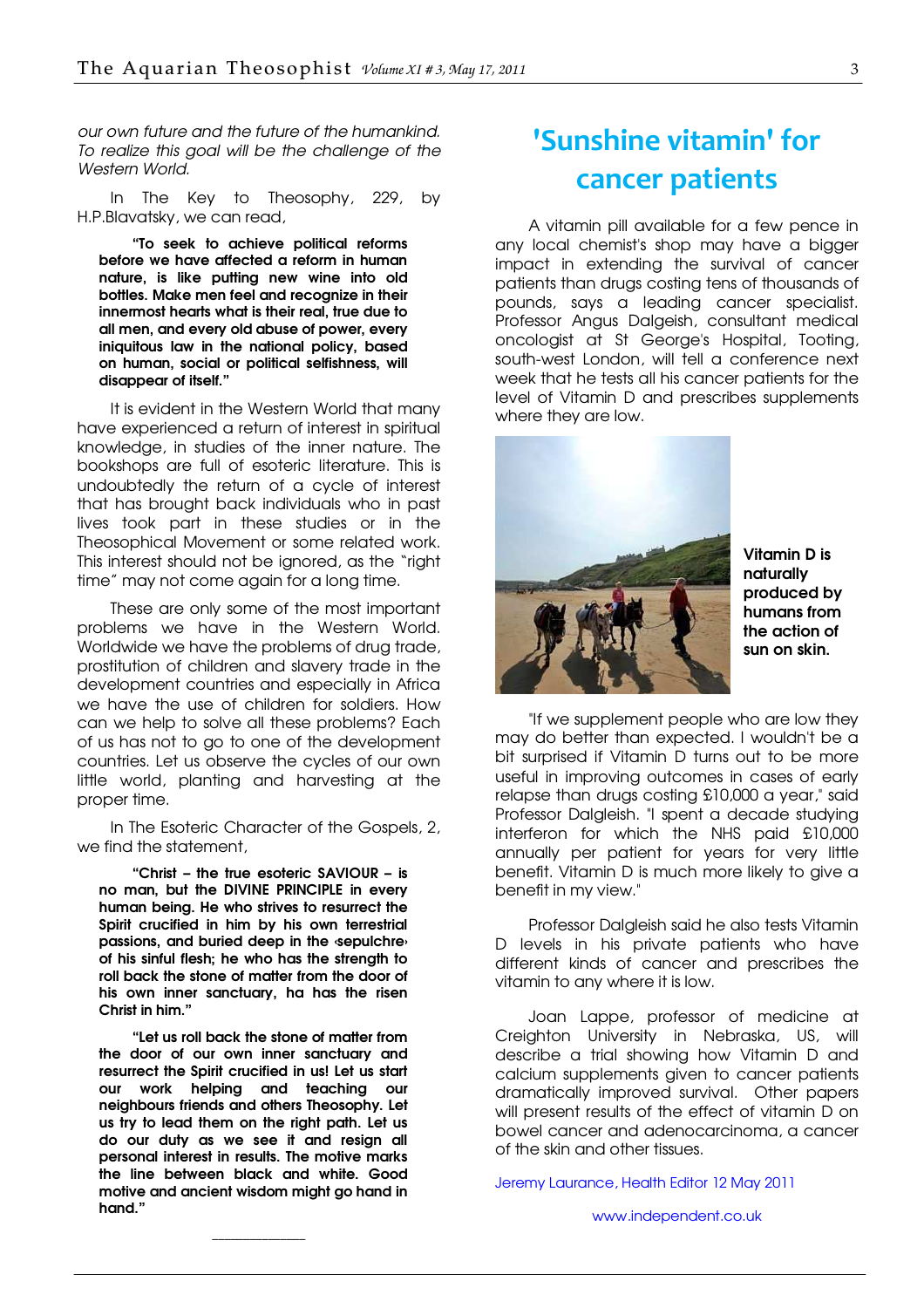## <span id="page-3-0"></span>The 2011 Letters to India

## The Justice to Judge Campaign

#### \*\*\*\*\*\*\*\*\*\*\*\*\*\*\*\*\*\*\*

## Twenty-two letters, from 46 people in seven countries, asking for justice to William Judge

Since April 2006, independent students of Theosophy have been writing to the President of the Adyar Society. For six years now, they have celebrated W.Q. Judge's life and work for humanity while writing about justice to the main Adyar leader, Ms. Radha Burnier.

In fact, the yearly Letters to India are part of a wider process. Remembering W.Q. Judge's life and creating mechanisms by which to better exchange views with Adyar theosophists on the past and the future of the movement are valid long term actions taking form in various ways and dimensions.

The yearly rhythm of the Letters to Adyar can be summarized in this way:

- 1) In 2006, six letters from four countries.
- 2) In 2007, ten letters, from five countries.
- 3) In 2008, eleven letters, from five countries.
- 4) In 2009, nineteen letters, from seven countries.
- 5) In 2010, twenty-one letters (including one email message), from six countries.
- 6) In 2011, twenty-one letters, all sent air mail, from seven countries.

The 2011 countries and their letters are:

Greece – One letter from Athens.

United States of America - One letter from Philadelphia.

United Kingdom - Two letters (one from England, one from Scotland)

Portugal – Two letters (one of them signed by two persons);

**Germany** – Two letters (one of them signed by four students) ;

Mexico – Two letters (one of them signed by twenty-one people) ; and

**Brazil** – Twelve letters from various States.

The number of countries from which letters are sent has increased again to seven thanks to one letter from Athens, Greece.

These are the numbers of the effort in the last three years:

- In 2009, 45 people signed and sent 19 air mail letters from seven countries.
- In 2010, 42 people signed and sent 20 air mail letters and one e-mail message to Adyar, from six countries.
- In 2011, 46 people signed and sent 22 air mail letters to Adyar from seven countries, asking for justice to W.Q.Judge.

In 2011 the international discussion and circulation of materials on the topic was wider than in previous years, involving various egroups which, if combined, include more than one thousand students and readers. More material on the issue was published in various websites, whose readers have been steadily increasing in numbers.

All of the 2011 letters will be reproduced in a coming AQ Supplement. Of course, this report includes only the letters whose copies have been sent to us. Other letters or messages may have been sent to Adyar that we do not know of.

More can be seen about "Justice to Judge", in the corresponding sections of the websites

#### [www.TeosophyOnline.com](http://www.teosophyonline.com/) and [www.FilosofiaEsoterica.com](http://www.filosofiaesoterica.com/)

One can also see texts on this subject at the blog [www.Esoteric-Philosophy.com](http://www.esoteric-philosophy.com/) and at the blog of "[The Aquarian Theosophist](http://aquariantheosophist.com/)".

The organizers have no short term expectations about "visible results", but they know that the law of karma never fails. Every small effort, made in the right direction, inevitably produces good results - often in invisible ways. Friends and supporters of the effort are invited to join the egroup E-Theosophy, in YahooGroups. The egroup develops a daily study of original theosophy, while constantly assessing the evolution and vitality of the esoteric movement.

( Contact with the organizers: lutbr@terra.com.br)

#### [www.TheosophyOnline.com](http://www.theosophyonline.com/) [www.Esoteric-Philosophy.com](http://www.esoteric-philosophy.com/)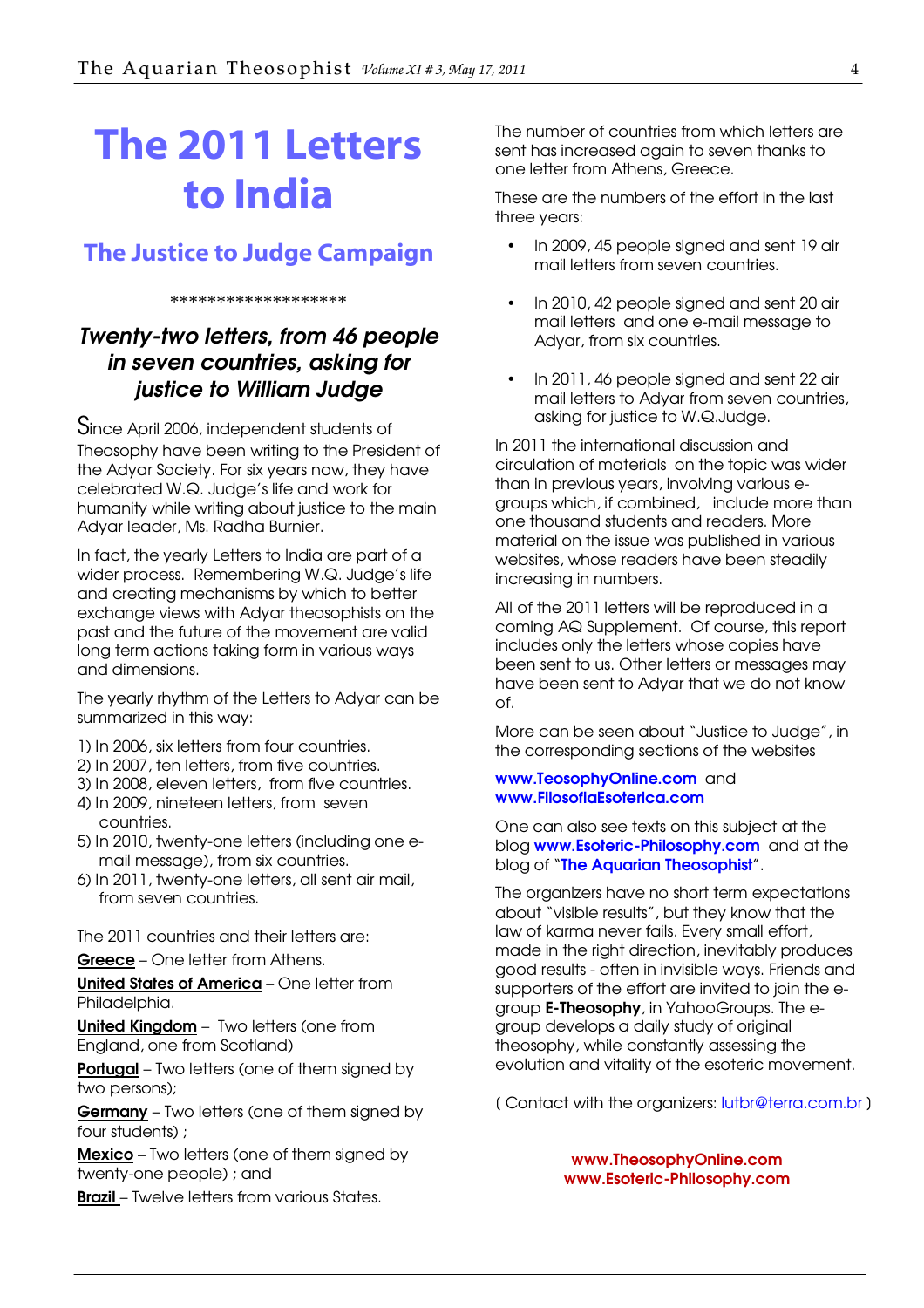## <span id="page-4-0"></span>Alchemy in Agriculture

#### and our relationship with food

Understanding the connection between the production of food and its consumption is the heart of a wholesome relationship between them, and now that there are such fewer numbers of workers on the land – those who intuitively feel the sacred nature of the sacrifice the lower kingdoms make for man – it obliges us to fine new ways of nurturing it.

For the many who are office workers – an increasing number all over the globe – ideas found in the theosophical tradition (see "On the Philosophy of Eating", p 8 in the Nov 2010 AQ at [http://www.teosofia.com/Docs/vol-11-1.pdf\)](http://www.teosofia.com/Docs/vol-11-1.pdf)  help revive a sense of this respect for agriculture.

These ideas are of generosity and deftness of nature's ways – a wonder when we consider the apparent simplicity of the plants that produce great crops. The wheat stalk doesn't pretend to be anything it isn't, but it seems to have an intentness and energy and a form of wisdom on its own plane that means it can, with apparently effortlessness, produce the grain that sustains us.

Now wheat is called 'the great boon of agriculture' and was given to the early Egyptians by Isis-Osiris – the Titans and first teachers of mankind. Ceres did the same for those living in Sicily and it's from his name we derive our word 'cereal'.

> "It is the Kabiri who are credited with having revealed, by producing corn or wheat, the great boon of agriculture. What Isis-Osiris, the once living Kabiria, has done in Egypt, that Ceres is said to have done in Sicily; they all belong to one class." (SD ii 364)

It's perhaps no surprise that Ceres, the Roman Goddess of growing plants and the harvest is also the Goddess of motherly love – as the ancients well recognised the love and generosity that is intrinsic in the agricultural scheme.

To inculcate a reverence for it without sounding cranky is a skill that H.P.Blavatsky, W.Q.Judge and Robert Crosbie had in abundance and comes from knowing how nature's laws work and not by guess-work. Their writings show us, as Crosbie says, how to avoid it and we should take note. Especially in matters of diet people do not like to see how others have changed their habits, as they may feel we

are making an implied suggestion that they do the same!

W.Q. Judge warns us to be truly cosmopolitan:

> "Essentials are the only things on which true occultism and Theosophy require an agreement, and such temporary matters as food and other habitual daily things are not essentials. One may make a mistake, too, of parading too much his or her particular line of life or act. When this is done the whole world is bored, and nothing effective or lasting is gained except a cranky impression."

W.Q.Judge 'Letters That Have Helped Me'p 69.

So the way pointed to is a shift in mental focus away from the sensual appetites<sup>1</sup>, the personal and non-essential, to gratitude to all the hierarchies of these Dhyanis, elementals and other kingdoms that have co-operated to bring sustenance to our tables, the essential or causative aspect, from which all else follows as effects, the animals, the grains herbs and fruits.

> "Our gods appear to us when we offer them sacrifice… sitting themselves at our tables, they partake of our festival meals. Whenever they meet on his travels a solitary Phoenician, they serve to him as guides, and otherwise manifest their presence. We can say that our piety approaches us to them as much as crime and bloodshed unite the Cyclopes and the ferocious race of Giants."

> > (from "Elementals" by H.P.Blavatsky)



In 2010 the UK Chagford community agriculture initiative started using pony power to cultivate their two acre market garden with excellent results.

-

But we should guard against dogma in how we consider giving up any one food. Each passes through its stage of necessity at the right time – the meaning of the old expression "One man's meat is another man's poison". The giving up must first start on the inner plane, the one that naturally dictates the form of our physical appetites.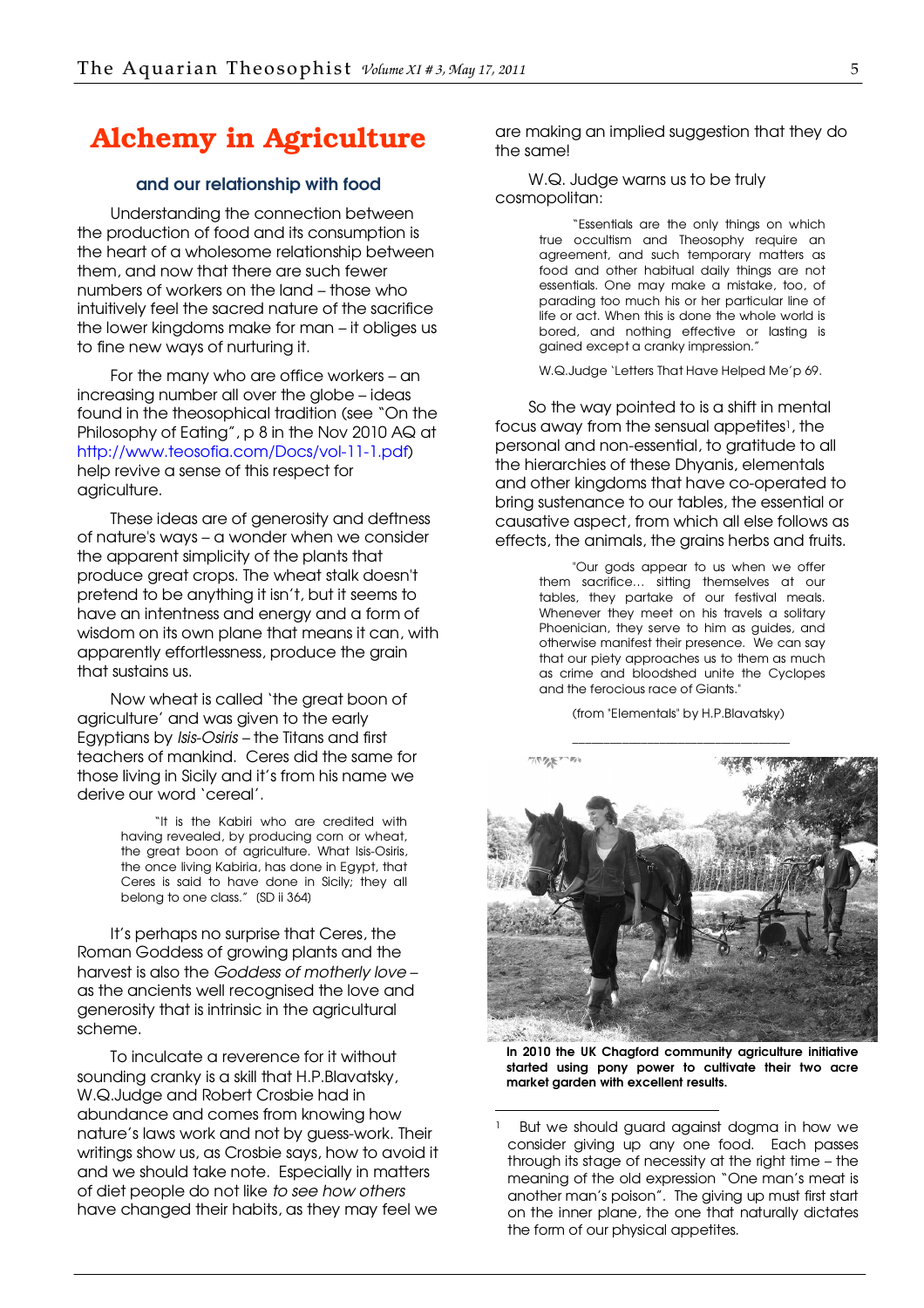## <span id="page-5-0"></span>Water remembers… but only for certain people

Water memory explains the therapeutic power of homeopathic remedies which are prepared by diluting solutions to such a high degree that not even a single molecule of the original substance remains.

The researcher Jacques Benveniste set out to prove this independently and some of his studies reported an effect, while other double-blind replications of them have failed to reproduce the results. Currently the concept is not accepted by the scientific community.

"An independent test of the 2000 remote-transmission experiments was carried out in the USA by a team funded by the United States Department of Defense. Using the same experimental devices and setup as the Benveniste team, they failed to find any effect when running the experiment. Several "positive" results were noted, however, but only when a particular one of Benveniste's researchers was running the equipment. "We did not observe systematic influences such as pipetting differences, contamination, or violations in blinding or randomization that would explain these effects from the Benveniste investigator. However, our observations do not exclude these possibilities."

"Benveniste admitted to having noticed this himself. "He stated that certain individuals consistently get digital effects and other individuals get no effects or block those effects." The experiment is notable for the way it attempted to avoid the confrontational nature of the earlier Maddox test.2"

[http://en.wikipedia.org/wiki/Water\\_memory](http://en.wikipedia.org/wiki/Water_memory)

-

## Keely's discovery depended on his 'ether'

"It has been only after years of incessant labour, and the making of almost innumerable experiments, involving not only the construction of a great many most peculiar mechanical structures, and the closest investigation and study of the phenomenal properties of the substance 'ether,' per se, produced, that I have been able to dispense with complicated mechanism, and to obtain, as I claim, mastery over the subtle and strange force with which I am dealing."

The passages underlined by us, are those which bear directly on the occult side of the application of the vibratory force, or what Mr. Keely calls "sympathetic vibration"… The discoverer has produced marvels — the word "miracle" is not too strong — when acting through the interetheric Force alone, the fifth and sixth principles of Akâsa.

From a "generator" six feet long, he has come down to one "no larger than an oldfashioned silver watch;" and this by itself is a miracle of mechanical (but not spiritual) genius. But, as well expressed by his great patroness and defender, Mrs. Bloomfield-Moore, "the two forms of force which he has been experimenting with, and the phenomena attending them, are the very antithesis of each other." One was generated and acted upon by and through himself. No one, who should have repeated the thing done by himself, could have produced the same results.

It was "Keely's ether" that acted truly, while "Smith's or Brown's" ether would have remained for ever barren of results. For Keely's difficulty has hitherto been to produce a machine which would develop and regulate the "force" without the intervention of any "will power" or personal influence, whether conscious or unconscious of the operator.

In this he has failed, so far as others were concerned, for no one but himself could operate on his "machines."

[ The Secret Doctrine, Vol. 1, p 561-2 by H.P.Blavatsky ]

<sup>&</sup>quot;Can specific biological signals be digitized?". FASEB Journal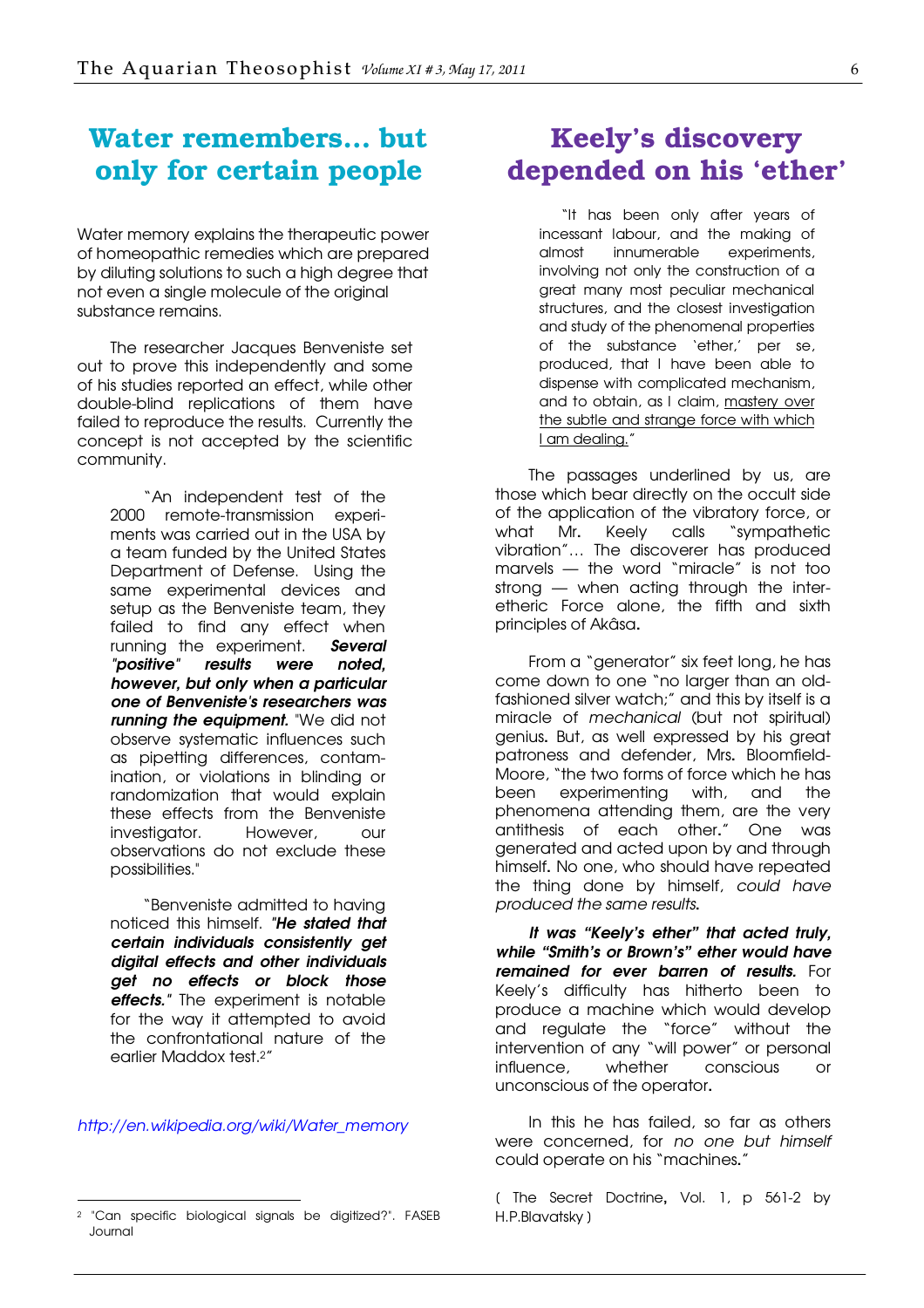## <span id="page-6-0"></span>**CORRESPONDENCE**

## Mobile Phone Telepathy Test

#### From Rupert Sheldrake, London May 4, 2011

Dr Sheldrake writes

 "The new edition of my book Dogs That Know When Their Owners Are Coming Home has just been published… fully revised and updated throughout, with results of new experiments, a selection of new case studies, and an appendix detailing the various controversies in which I have been involved since the first edition came out in 1999, and also details on how readers can take part in further research.

 I am now recruiting Research Helpers in the US to help with the automated telephone telepathy test that works on mobile phones. The details of the test are given here:

#### <http://www.sheldrake.org/Onlineexp/portal/mobiletelepathy.html>

 Research Helpers first do the test themselves, and then recruit 6 other people to serve as subjects. The pay is modest - \$150 - but it's not much work, the test is easy to do, and fun. If you are interested in taking part, please email my research assistant Pam Smart for details, putting "Research Helper" in the subject line [p.e.smart@btinternet.com](mailto:p.e.smart@btinternet.com) 

## Publishing news from TS Pasadena

From: AR, March 21, 2011

 Hi Aquarian Theosophist editors: many thanks for your kindness in sending us your newsletter which goes on display in our Melbourne library.

 The articles on Earthquakes are particularly appropriate for our part of the world at the moment, and, of course, the article on Judge is always welcome. I guess you will have seen the new Vol.3 of Judge's Collected Writings (Echoes of the Orient),  $2^{nd}$  ed. published just recently by TUP in Pasadena. I understand they are working on the Index at this time.

If you are interested in what's happening Downunder in our TS, the latest issue of our newsletter is up at:

[http://theosophydownunder.org/australiantsne](http://theosophydownunder.org/australiantsnewsletterapril2011.html) wsletterapril2011.html

Cheers and good wishes for your work, A

## Internet and the Movement

\_\_\_\_\_\_\_\_\_\_\_\_\_\_\_\_\_\_\_\_\_\_\_\_\_\_\_\_\_\_\_\_\_\_\_\_\_\_\_\_\_\_\_\_\_

#### [from the E-Theosophy Yahoo Group](http://groups.yahoo.com/group/E-THEOSOPHY/)

Dear friends,

As the internet continues to expand its presence in every aspect of social life - from economic to cultural life, from family activities to military warfare - it would be unpractical to deny its importance to the theosophical movement. But the change it provokes in human consciousness and in the life of persons is such that one should examine it.

There are advantages and disadvantages in the theosophical work done online. Today we have most of theosophical literature available in the internet and free of charge. Anyone has a quick and easy access to theosophists around the globe. The amount of publications and information one can get instantly is amazing. The quickness is such that one often can't process one per cent of what is available. Mental activities related to computer and the internet are often too quick. This may disconnect mental process from emotions, from intuition, and from buddhi-manas, for buddhi requires utter peace and a vertical line between all levels of consciousness.

Computer and the internet are related to high levels of stress. In the theosophical movement online, mere information still circulates as if it were theosophy, or as if it were an important theosophical activity. The question then is not whether the internet is now an important part of the theosophical movement. We have passed that moment.

The point is that we have not examined closely enough the effects of the internet in theosophical activities, and there are tremendous potentialities if the movement can use the internet in efficient ways. For a movement whose first object is universal brotherhood, the internet can only be a valuable tool. The internet also makes the life of bureaucratic organizations much more difficult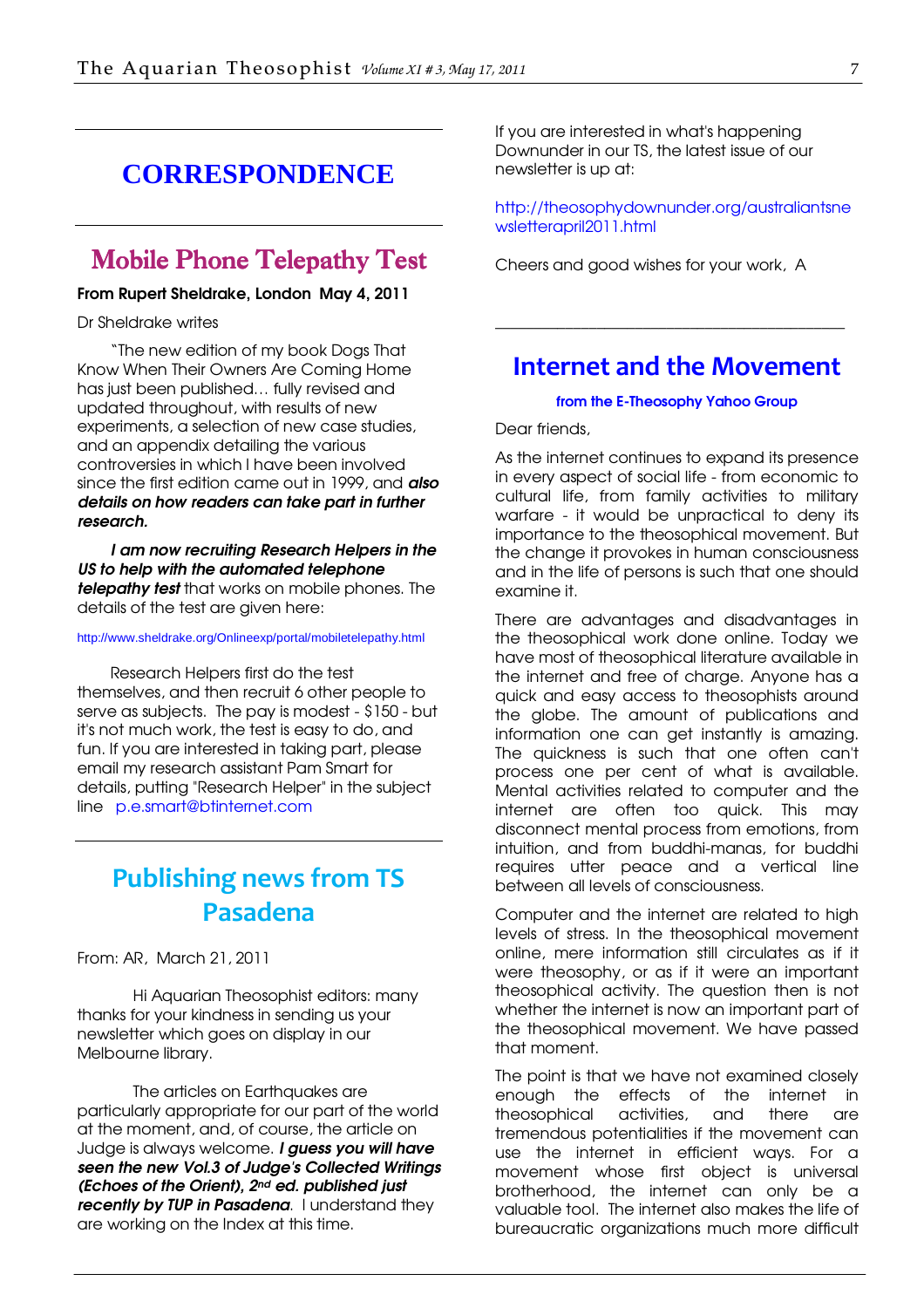<span id="page-7-0"></span>as it shares important information worldwide. In this, as in all things, there is an equilibrium to be sought. …

Publications in paper are reduced, as people use the internet as their main source of information. Books in paper sell much less. Life as a whole gets more and more accelerated. The movement should be able to consciously stimulate a balanced use of the computer and a sane commitment to slower rhythms of life. Computers and the internet can be used more slowly and as meditative tools. Deep thinking should be stimulated at every instance of life, including online. A daily study and meditation apart from computers and cell phones is of the essence to one's efforts along the way. Yet the growth of the internet in human life is an objective historical process and the movement must adapt itself and make the best of it. Such growth is linked to the karmic acceleration we are all living. The global karmic acceleration is yet another thing for us to think about and to investigate.

Best regards, C

## **BOOK REVIEWS**

## Parallels Between Rome and

### America

From [Are We Rome? The Fall of an Empire and](http://www.progressivebookclub.com/pbc2/viewBook.pbc?id=178)  the Fate of America, by Cullen Murphy (Houghton Mifflin)

#### 1) The way we look at ourselves

"One parallel involves the way Americans see America; and, more to the point, the way the tiny, elite subset of Americans who live in the nation's capital see America -- and see Washington itself.

Rome prized its status as the city around which the world revolved.



Official Washington shares that Ptolemaic outlook…

#### 2) The way we run our military

"Another parallel concerns military power. This is the subject that comes most often to mind when Rome and America are compared. All that empire talk! Rome and America aren't carbon copies or fraternal twins, in either approach to power or the tools at their disposal. Amid all the differences, though, two large common problems stand out. One is cultural and social: the widening divide between military society and civilian society. The other reason is demographic: the shortage of manpower. For a variety of reasons, Rome and America both start to run short of the people they need to sustain their militaries, and both have to find new recruits wherever they can. Rome turned to barbarians for help: not a good long-run solution, history would suggest. America is increasingly turning to its own outside sources -- not the Visigothi and the Ostrogothe but the Halliburtoni and the Wackenhuti. Also not a good long-run solution."

#### 3) The way we privatize public services

"A third parallel is something that can be lumped under the term 'privatization,' which can often also mean 'corruption.' Rome had trouble maintaining a distinction between public and private responsibilities -- and between public and private resources. The line between these is never fixed, anywhere. But when it becomes too hazy, or fades altogether, central government becomes impossible to steer. It took a long time to happen, but the fraying connection between imperial will and concrete action is a big part of What Went Wrong in ancient Rome. America has in recent years embarked on a privatization binge like no other in its history, putting into private hands all manner of activities once thought to be public tasks: collecting the nation's taxes, patrolling its streets, defending its borders. This may make sense in the short term -- and sometimes, like Rome, we may have no choice in the matter. But how will the consequences play out over decades, or centuries? Badly, I believe."

Three other parallels are outlined, see the blog for those: the way we look at others, the way we set our borders, and the way we can't control consequences.

\_\_\_\_\_\_\_\_\_\_\_\_\_\_\_\_\_\_\_\_\_\_\_\_\_\_\_\_\_

<http://www.progressivereader.com/?p=812>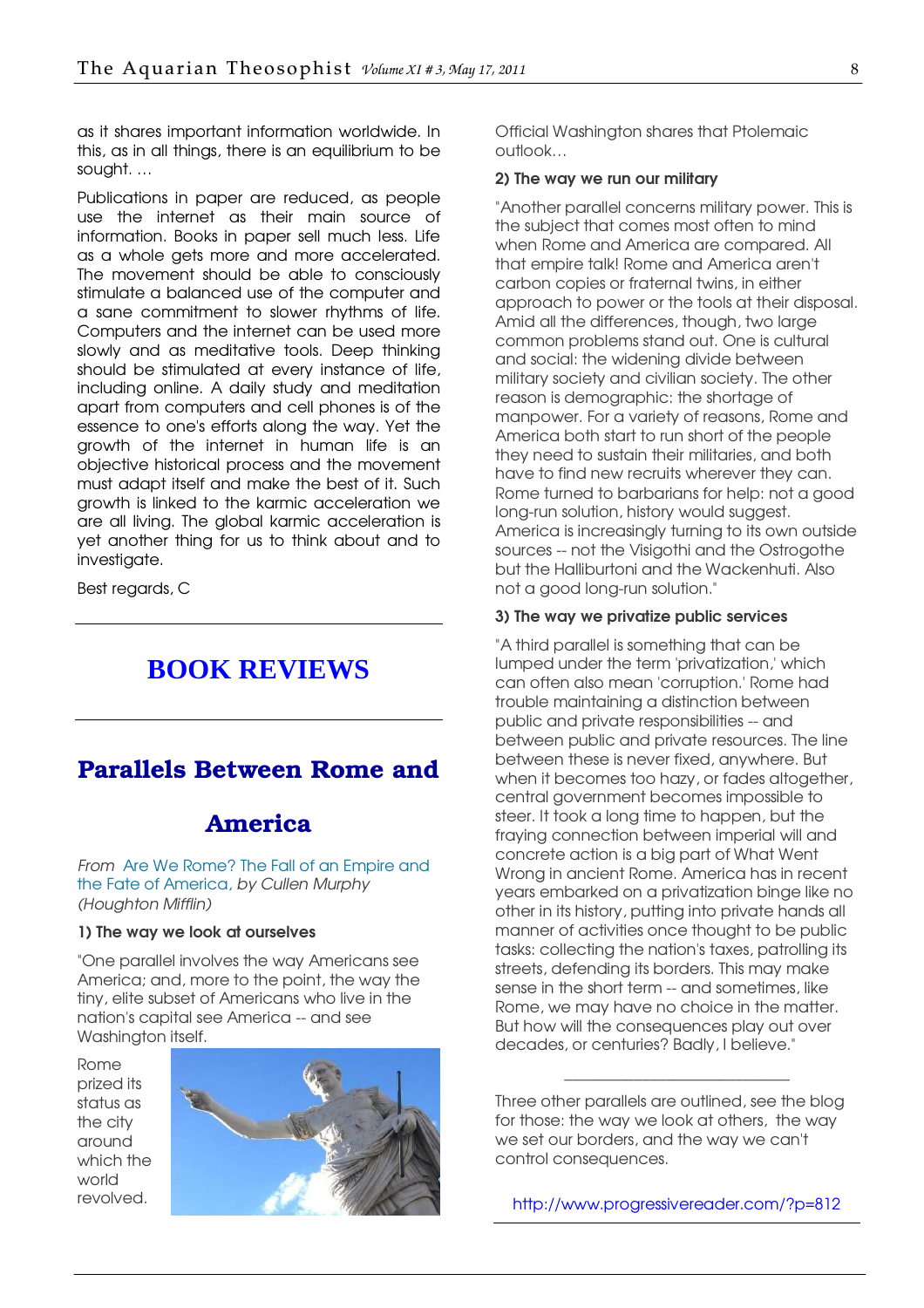## <span id="page-8-0"></span>Building Global Democracy?

#### "Civil Society and Accountable Global Governance"

By Jan Aart Scholte, University of Warwick

The scale, effectiveness and legitimacy of

global governance lag far behind the world's needs.

This path-breaking book examines how far civil society involvement provides an answer to these problems. Does civil society make global governance more democratic?



Have citizen action

groups raised the accountability of global bodies that deal with challenges such as climate change, financial crises, conflict, disease and inequality?

 What circumstances have promoted (or blocked) civil society efforts to make global governance institutions more democratically accountable? What could improve these outcomes in the future?

 The authors base their argument on studies of thirteen global institutions, including the UN, G8, WTO, ICANN and IMF. Specialists from around the world critically assess what has and has not worked in efforts to make global bodies answer to publics as well as states.

ISBN 9780521140553 Publication date: Apr 2011 \_\_\_\_\_\_\_\_\_\_\_\_\_\_\_\_\_\_\_\_\_\_\_\_\_\_\_\_\_\_\_\_\_\_\_\_\_\_\_\_\_\_\_\_\_\_

## The History of the TS in Canada

#### Hello Editors

The Edmonton Theosophical Society has just published the history of the Theosophical Society in Canada. The book is titled: "Theosophy in Canada: The Split and other Studies in Early Canadian Theosophical History and some early Canadian Theosophists". The author is Ted G. Davy.

Mr Davy is the most knowledgeable person on the history of the theosophical movement in Canada. From 1968 to 1986 Ted Davy served as General Secretary of the Theosophical Society in Canada.

… Ted's mainstay with the magazine was the continuance in the tradition by its founder A.E.S. Smythe. Mr Smythe was a good friend of Mr. Judge - both were Irish immigrants, one to the US and the other to Canada.

The first two hundred pages focus on The Early Years, Theosophy in Toronto, Social reforms, Canadian Autonomy, Adyar's meddling in politics including Mrs. Besant's visits to Toronto and her belief on "World Religion". The remainder of the book profiles a few of the early members, the finest minds, individuals who helped define Theosophy in Canada.

#### Yours, EP

Theosophy in Canada: The Split and other Studies in Early Canadian Theosophical History and some early Canadian Theosophists, by Ted G. Davy. 400 pages. \$30.00 US plus shipping.

## **CONFERENCES**

### **Theosophy Conference 2011 Julian, California August 11-14 Hosted By International Theosophy Conferences**

The ITC report that "more than 20 Theosophists from Holland have already registered for the conference. In total, we have over 70 people registered at this time."

"We have a wonderful roster of speakers. We will start with speakers from four different Theosophical traditions to highlight our unity at the beginning of the conference. This includes Myrra Lee from ULT, Tim Boyd from TS in A, Herman Vermeulen from TS Point Loma, and two representing Independent Theosophists, Joe Fulton and Jerry Hejka-Ekins. The next morning we highlight Theosophical publications from around the world. The rest of the program will focus on our theme "The Heart of Wisdom: A Confluence of Science and Spirituality." Full details are at:

[http://theosconf.org/ANNOUNCEMENTS/flyer%202011](http://theosconf.org/ANNOUNCEMENTS/flyer 2011 conference.html) %20conference.html

[ from the organisers. Contact details phone (+1) 760.765.1090, email [theosophy@theosconf.org \]](mailto:theosophy@theosconf.org)